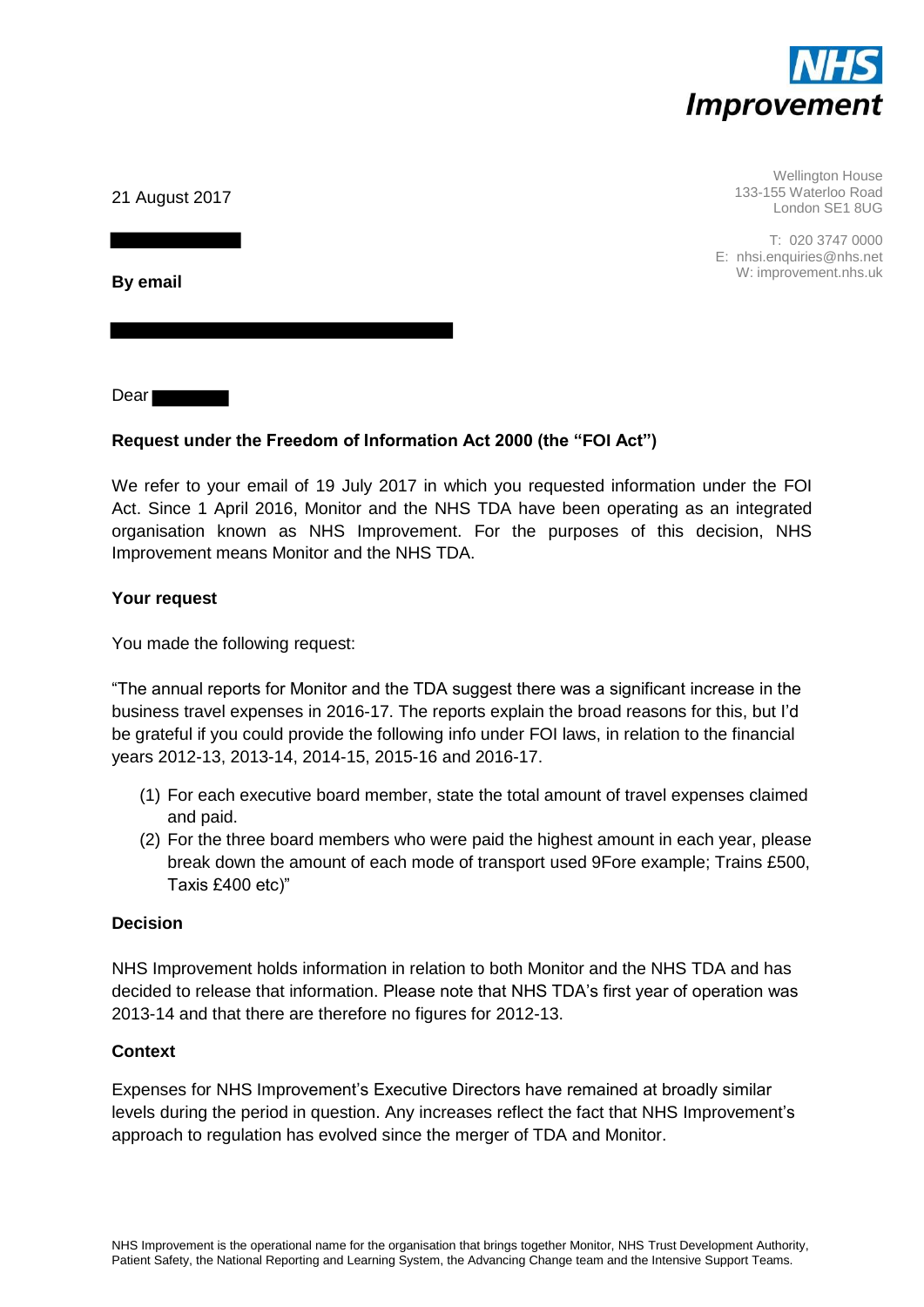Our CEO and other Executive Directors have stated openly our intention to 'get alongside' trusts. We believe that the only way to support providers effectively is to understand the context and detail of the issues they are facing locally.

Our conversations with providers suggest that the sector welcomes this focus. There is still plenty more that we need to do to ensure that we are working as effectively as possible with the sector, but we were encouraged by a recent NHS Providers survey which suggests we are heading in the right direction. Our staff will continue to need to visit providers in person if NHS Improvement is to engage effectively with the challenges they are facing.

In 2016/17, the highest expenses claim made by NHS Improvement's Executive Team was unsurprisingly made by the Chief Executive. As you will be aware, the CEO is based in Newcastle and travels each week to London, where NHS Improvement's central office is based, and where he also meets with ministers and senior officials across government. He also travels extensively to meet with leadership teams and staff in providers. The CEO claims his expenses from Northumbria Healthcare NHS FT and these are subsequently recharged to NHS Improvement, in line with NHS Improvement's travel policy. Detailed expenses data for the CEO would need to be obtained via an FOI request of Northumbria Healthcare NHS FT.

#### **Information released**

We note that the first part of your request concerns executive board members. We have assumed that the second part follows on and that when referring to the three board members with the highest expenses for each year this is also a reference to executive board directors.

| <b>Monitor:</b><br><b>Executive</b><br><b>Board</b><br><b>Member</b> | 2012-13<br>£ | 2013-14<br>£ | 2014-15<br>£ | 2015-16 | $2016 - 171$<br>£ |
|----------------------------------------------------------------------|--------------|--------------|--------------|---------|-------------------|
| David Bennett                                                        | 3,605        | 5,547        | 4,276        | 957     |                   |
| Stephen Hay                                                          | 1,606        | 1,689        | 2,234        | 2,526   | 2,569             |
| <b>Adrian Masters</b>                                                | 393          | 81           | 577          | 1,269   |                   |
| <b>Ruth May</b>                                                      |              |              |              |         | 5,043             |

The details in respect of Question 1 are as follows:

1 Joint Board for TDA and Monitor in 2016-17

| <b>NHS TDA:</b><br><b>Executive</b><br><b>Board</b><br><b>Member</b> | 2013-14<br>£ | 2014-15<br>£ | 2015-16<br>£ | $2016 - 17^{1}$<br>£ |
|----------------------------------------------------------------------|--------------|--------------|--------------|----------------------|
| Jim Mackey                                                           |              |              | $14,391^2$   | $32,524^2$           |
| Kathy McLean                                                         | 27,058       | 27,469       | 31,764       | 23,842               |
| Stephen Dunn                                                         | 22,830       |              |              |                      |
| Peter Blythin                                                        | 26,149       | 23,856       | 33,842       |                      |
| <b>Rob Checketts</b>                                                 | 15,364       | 16,216       | 10.829       |                      |
| Yasmin                                                               | 21,710       | 3,159        |              |                      |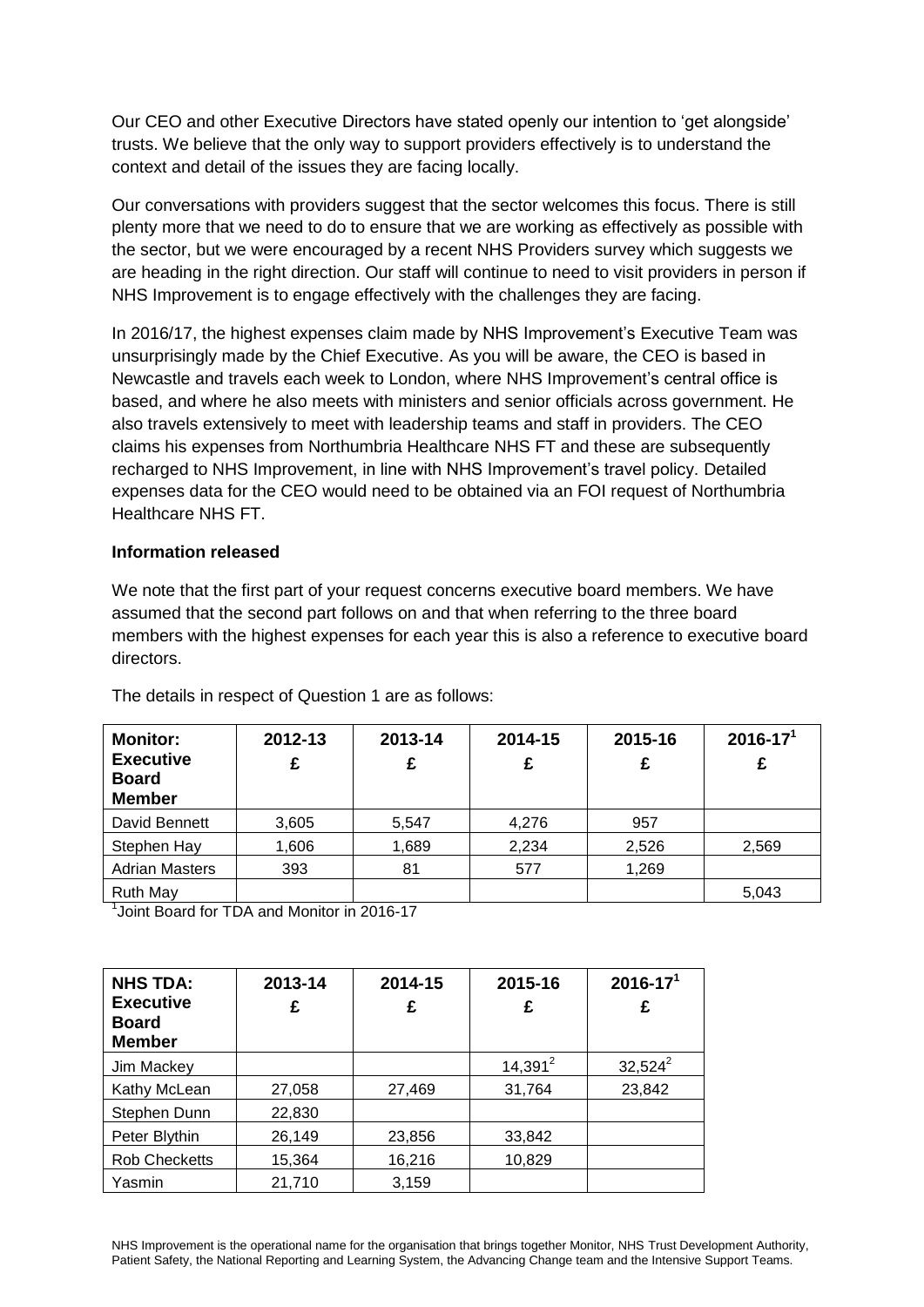| Chaudhry              |        |        |        |       |
|-----------------------|--------|--------|--------|-------|
| Lyn Simpson           | 18,513 | 21,684 | 16,521 |       |
| Dale Bywater          | 15,906 | 16,141 | 15,058 |       |
| David Flory           | 11,535 | 7,870  |        |       |
| <b>Bob Alexander</b>  | 8,200  | 7,535  | 3,890  | 4,242 |
| <b>Ralph Coulbeck</b> | 3,334  | 4,262  | 1,320  |       |
| Alwen Williams        | 1,369  | 1,170  |        |       |
| Jim Lusby             |        | 3,402  |        |       |
| Elizabeth<br>O'Mahony |        |        | 17,220 |       |
| Anne Eden             |        |        | 7,917  |       |

Anne Eden 7,917 1 Joint Board for TDA and Monitor in 2016-17 2 Includes travel & Accommodation Recharged by Northumbria Healthcare NHS FT

The details in respect of Question 2 are as follows:

| <b>Board</b><br><b>Member</b> | 2012-13 | 2013-14                                                                                                      | 2014-15                                                                                                      | 2015-16                                                                                                      | $2016 - 171$                                                                                                 |
|-------------------------------|---------|--------------------------------------------------------------------------------------------------------------|--------------------------------------------------------------------------------------------------------------|--------------------------------------------------------------------------------------------------------------|--------------------------------------------------------------------------------------------------------------|
| <b>NHS TDA</b>                |         |                                                                                                              |                                                                                                              |                                                                                                              |                                                                                                              |
| Kathy McLean                  |         | Mileage - £253<br>Rail <sup>2</sup> - £24,964<br>Other travel <sup>3</sup> -<br>£1,841<br>Total -<br>£27,058 | Mileage - £628<br>Rail <sup>2</sup> - £25,757<br>Other travel <sup>3</sup> -<br>£1,084<br>Total -<br>£27,469 | Mileage - £137<br>Rail <sup>2</sup> - £30,519<br>Other travel <sup>3</sup> -<br>£1,108<br>Total -<br>£31,764 | Mileage - £403<br>Rail <sup>2</sup> - £21,832<br>Other travel <sup>3</sup> -<br>£1,607<br>Total -<br>£23,842 |
| Stephen Dunn                  |         | Mileage -<br>£2,595<br>Rail <sup>2</sup> - £16,206<br>Other travel $3 -$<br>£4,029<br>Total -<br>£22,830     |                                                                                                              |                                                                                                              |                                                                                                              |
| Peter Blythin                 |         | Rail <sup>2</sup> –<br>£26,149<br>Total -<br>£26,149                                                         | Rail <sup>2</sup> –<br>£23,856<br>Total -<br>£23,856                                                         | $\text{Rail}^2$ –<br>£33,842<br>Total -<br>£33,842                                                           |                                                                                                              |
| Elizabeth<br>O'Mahony         |         |                                                                                                              |                                                                                                              | Mileage - £85<br>Rail <sup>2</sup> - £15,170<br>Other travel $3$ -<br>£1,965<br>Total -<br>£17,220           |                                                                                                              |
| Jim Mackey                    |         |                                                                                                              |                                                                                                              |                                                                                                              | $\text{Rail}^2 - 356$<br>Recharge <sup>4</sup> -<br>£32,168<br>Total -<br>£32,524                            |
| Lyn Simpson                   |         |                                                                                                              | Rail <sup>2</sup> - £17,705<br>Other travel $3$ -                                                            |                                                                                                              |                                                                                                              |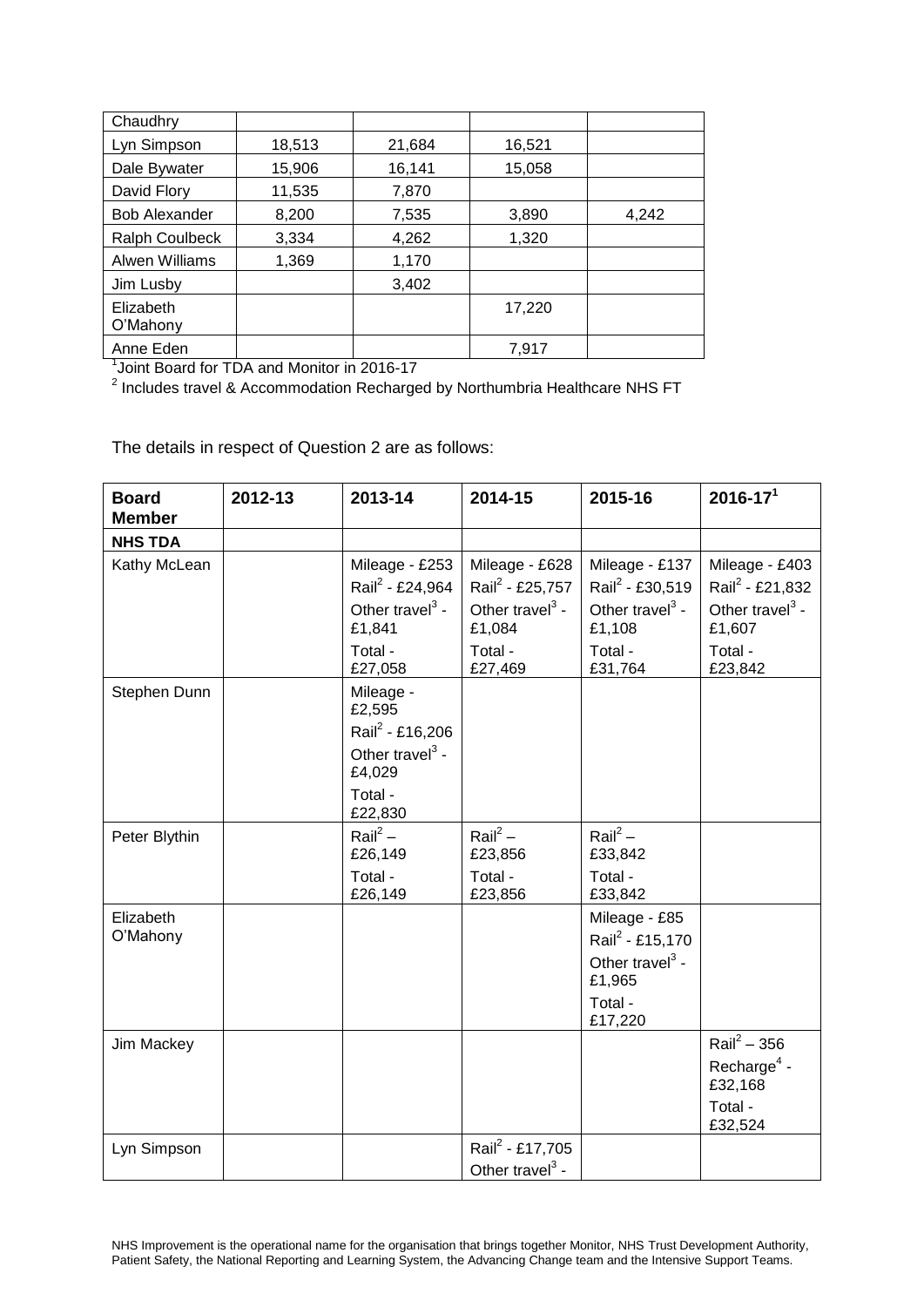|                 |  | £3,979             |                     |
|-----------------|--|--------------------|---------------------|
|                 |  | Total -<br>£21,684 |                     |
| <b>Ruth May</b> |  |                    | Mileage £191        |
|                 |  |                    | <b>Rail £4378</b>   |
|                 |  |                    | Taxi £474           |
|                 |  |                    | <b>Total- £5043</b> |

<sup>1</sup> Joint Board for TDA and Monitor in 2016-17

 $2$  'Rail' represents corporate travel bookings – there may be a small element of air travel not identified  $3$  Other travel may contain taxis, trains booked personally, car parking, etc. which cannot be separated within NHS Improvement data

<sup>4</sup> Travel & Accommodation Recharged by Northumbria Healthcare NHS FT

| <b>Board</b><br>Member | 2012-13         | 2013-14         | 2014-15          | 2015-16        | $2016 - 171$ |
|------------------------|-----------------|-----------------|------------------|----------------|--------------|
| <b>Monitor</b>         |                 |                 |                  |                |              |
| David Bennett          | Rail – £656     | Rail – £854     | Rail – £959      |                |              |
|                        | Mileage $-$ £31 | Mileage $-$ £22 | Taxi - £3,317    |                |              |
|                        | Taxi - £2,737   | Taxi – £4,671   | Total - £4,276   |                |              |
|                        | Air - £181      | Total - £5,547  |                  |                |              |
|                        | Total - £3,605  |                 |                  |                |              |
| Stephen Hay            | Rail - £759     | Rail - £671     | Rail - £747      | Rail - £1,130  |              |
|                        | Taxi - £847     | Taxi - £1,018   | Mileage - £706   | Taxi - £1,265  |              |
|                        | Total - £1,606  | Total - £1,689  | Taxi - £781      | Air - £131     |              |
|                        |                 |                 | Total - £2,234   | Total - £2,526 |              |
| Adrian<br>Masters      | Rail- £322      | Rail- £81       | <b>Rail-£512</b> | Rail-£1160     |              |
|                        | Taxi- £71       | Taxi- £0        | Taxi-£55         | Taxi-£109      |              |
|                        | Total- £393     | Total- £81      | Mileage-£10      | Total- £1269   |              |
|                        |                 |                 | Total- £577      |                |              |

<sup>1</sup> Joint Board for TDA and Monitor in 2016-17

## **Review rights**

If you consider that your request for information has not been properly handled or if you are otherwise dissatisfied with the outcome of your request, you can try to resolve this informally with the person who dealt with your request. If you remain dissatisfied, you may seek an internal review within NHS Improvement of the issue or the decision. A senior member of NHS Improvement's staff, who has not previously been involved with your request, will undertake that review.

If you are dissatisfied with the outcome of any internal review, you may complain to the Information Commissioner for a decision on whether your request for information has been dealt with in accordance with the FOI Act.

A request for an internal review should be submitted in writing to FOI Request Reviews, NHS Improvement, Wellington House, 133-155 Waterloo Road, London SE1 8UG or by email to [nhsi.foi@nhs.net.](mailto:nhsi.foi@nhs.net)